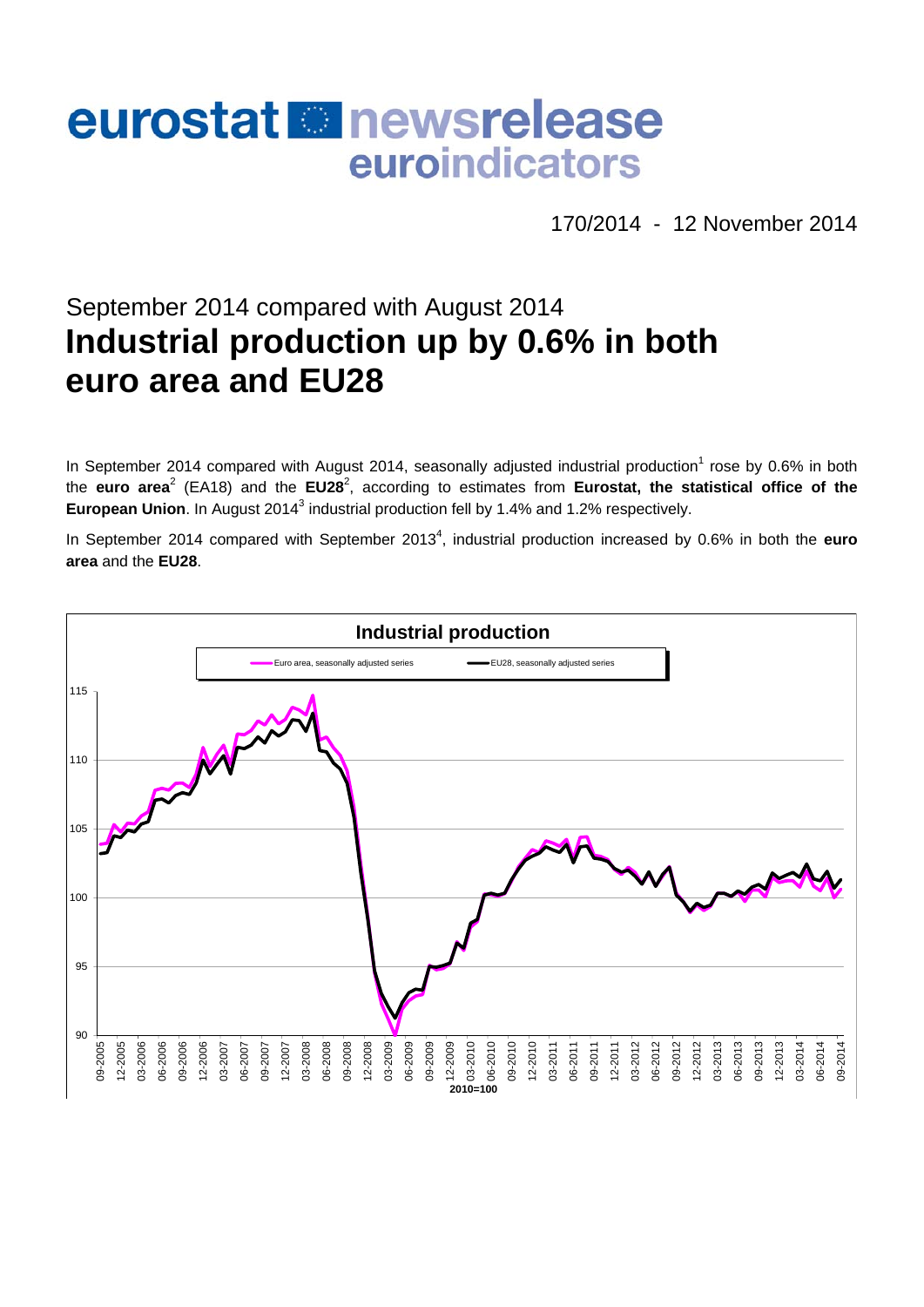# **Monthly comparison by main industrial grouping and by Member State**

The increase of 0.6% in industrial production in the **euro area** in September 2014, compared with August 2014, is due to production of capital goods rising by 2.9% and energy by 0.3%, while intermediate goods fell by 0.6%, nondurable consumer goods by 0.9% and durable consumer goods by 2.6%.

In the **EU28**, the increase of 0.6% is due to production of capital goods rising by 2.4% and energy by 0.3%, while intermediate goods fell by 0.4%, non-durable consumer goods by 0.9% and durable consumer goods by 1.7%.

The highest increases in industrial production were registered in **Croatia** (+4.6%), the **Czech Republic** (+4.5%) and **Ireland** (+4.1%), and the largest decreases in **Denmark** (-5.6%), **Portugal** (-4.1%) and the **Netherlands** (-2.0%).

# **Annual comparison by main industrial grouping and by Member State**

The increase of 0.6% in industrial production in the **euro area** in September 2014, compared with September 2013, is due to production of capital goods and non-durable consumer goods both rising by 2.0%. Intermediate goods remained stable, while energy fell by 2.5% and durable consumer goods by 3.3%.

In the **EU28**, the increase of 0.6% is due to production of capital goods rising by 2.1%, non-durable consumer goods by 1.2% and intermediate goods by 0.5%, while durable consumer goods fell by 0.7% and energy by 2.2%.

The highest increases in industrial production were registered in **Ireland** (+22.1%), the **Czech Republic** (+5.6%) and **Hungary** (+5.1%), and the largest decreases in **Malta** (-7.4%), **Sweden** (-4.1%) and **Greece** (-3.5%).

1. The index of industrial production measures the evolution of the volume of production for industry excluding construction, based on data adjusted for working day and seasonal effects. Seasonally adjusted euro area and EU series are calculated by aggregating the seasonally adjusted national data. Eurostat carries out the seasonal adjustment of the data for those countries that do not adjust their data for seasonal effects. Missing observations from Member States for recent months are estimated for the calculation of the euro area and the EU.

The weights of the Member States in the EU and euro area aggregates can be found at:

<https://circabc.europa.eu/w/browse/5e6d1e48-056c-4c6a-8278-3ab138bcf575>

See file: EU-28\_EA-18\_NEWS\_RELEASE\_WEIGHTINGS\_2010

More detailed data can be found in the short-term business statistics database on the Eurostat website:

[http://epp.eurostat.ec.europa.eu/portal/page/portal/short\\_term\\_business\\_statistics/data/database](http://epp.eurostat.ec.europa.eu/portal/page/portal/short_term_business_statistics/data/database) 

- 2. The euro area (EA18) includes Belgium, Germany, Estonia, Ireland, Greece, Spain, France, Italy, Cyprus, Latvia, Luxembourg, Malta, the Netherlands, Austria, Portugal, Slovenia, Slovakia and Finland. The European Union (EU28) includes Belgium, Bulgaria, the Czech Republic, Denmark, Germany, Estonia, Ireland, Greece, Spain, France, Croatia, Italy, Cyprus, Latvia, Lithuania, Luxembourg, Hungary, Malta, the Netherlands, Austria, Poland, Portugal, Romania, Slovenia, Slovakia, Finland, Sweden and the United Kingdom. The tables also include Norway.
- 3. Data of previous months have been revised compared to those issued in the News Release 152/2014 of 14 October 2014. The monthly growth rates for August 2014 have been revised from -1.8% to -1.4% for the EA18 and from -1.4% to -1.2% for the EU28. The annual growth rates have been revised from -1.9% to -0.5% for the EA18 and from -0.8% to -0.2% for the EU28.

4. Based on data adjusted for working days.

#### Issued by: **Eurostat Press Office**

For further information on data:

**Tim ALLEN Tel: +352-4301-33 444 [eurostat-pressoffice@ec.europa.eu](mailto:eurostat-pressoffice@ec.europa.eu)** 

**Sarmite VISOCKA Tel: +352-4301-32 762 [sarmite.visocka@ec.europa.eu](mailto:sarmite.visocka@ec.europa.eu)** 

Eurostat news releases on the internet: **<http://ec.europa.eu/eurostat>** Selected Principal European Economic Indicators: **<http://ec.europa.eu/eurostat/euroindicators>** Follow Eurostat on Twitter: **[http://twitter.com/EU\\_Eurostat](http://twitter.com/EU_Eurostat)**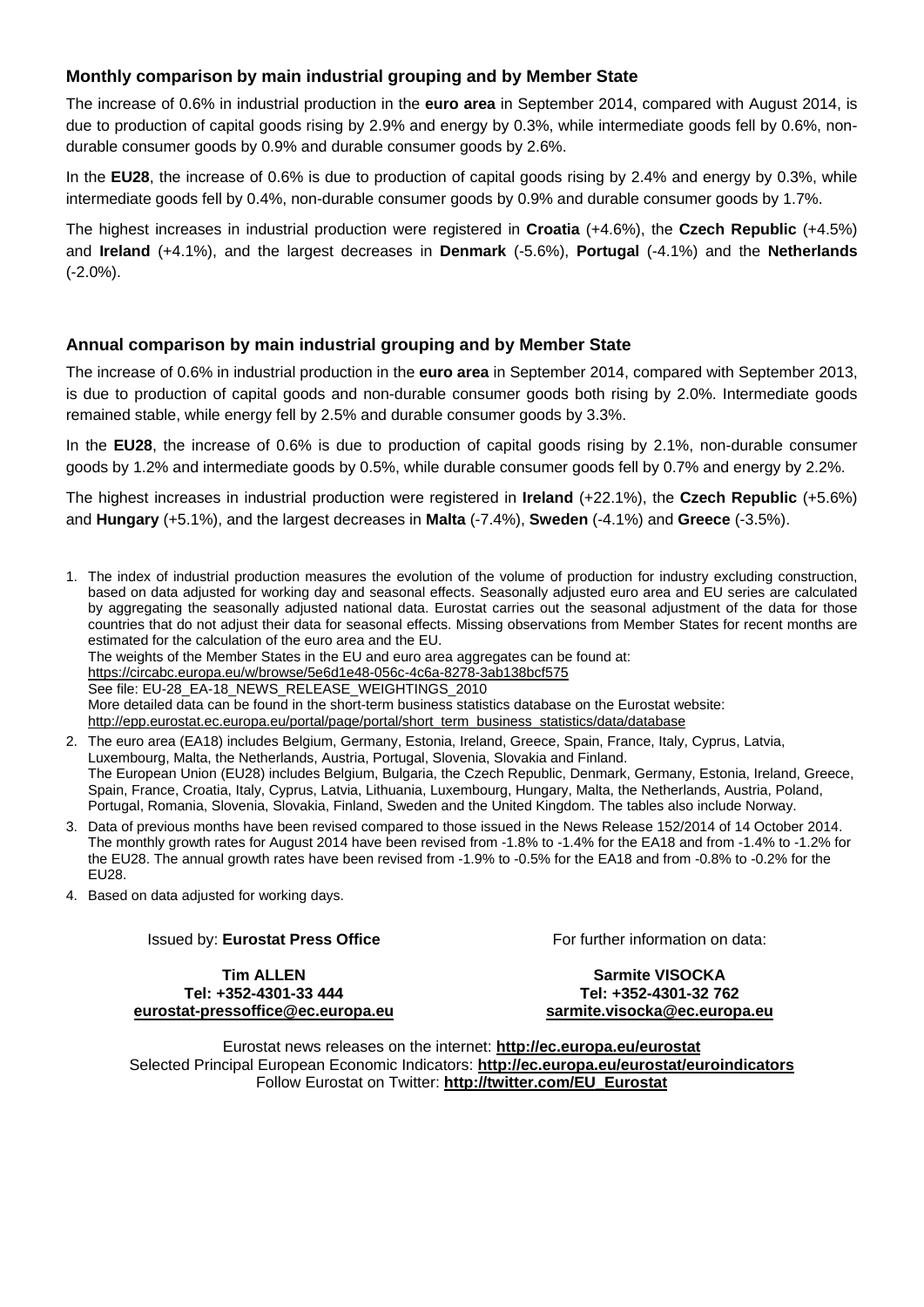# **Industrial production**

% change compared with previous month\*

|                            | Apr-14 | $May-14$ | $Jun-14$ | <b>Jul-14</b> | Aug-14 | Sep-14 |  |
|----------------------------|--------|----------|----------|---------------|--------|--------|--|
| <b>EA18</b>                |        |          |          |               |        |        |  |
| Total industrv             | 1.2    | $-1.1$   | $-0.3$   | 0.9           | $-1.4$ | 0.6    |  |
| Intermediate goods         | 0.8    | $-2.0$   | 0.3      | 0.9           | $-1.0$ | $-0.6$ |  |
| Energy                     | 1.1    | 3.1      | $-1.2$   | $-1.3$        | 2.4    | 0.3    |  |
| Capital goods              | 0.5    | $-0.9$   | 0.1      | 2.6           | $-4.5$ | 2.9    |  |
| Durable consumer goods     | $-0.3$ | $-2.2$   | 2.0      | $-1.1$        | $-0.5$ | $-2.6$ |  |
| Non-durable consumer goods | 3.4    | $-1.7$   | $-2.2$   | 0.7           | 0.1    | $-0.9$ |  |
| <b>EU28</b>                |        |          |          |               |        |        |  |
| Total industry             | 1.0    | $-1.1$   | $-0.1$   | 0.7           | $-1.2$ | 0.6    |  |
| Intermediate goods         | 0.8    | $-1.9$   | 0.3      | 0.7           | $-0.8$ | $-0.4$ |  |
| Energy                     | 0.6    | 2.3      | $-1.4$   | $-0.7$        | 1.9    | 0.3    |  |
| Capital goods              | 0.7    | $-1.2$   | 0.4      | 2.4           | $-4.0$ | 2.4    |  |
| Durable consumer goods     | 0.4    | $-1.8$   | 1.4      | $-0.7$        | 0.0    | $-1.7$ |  |
| Non-durable consumer goods | 2.6    | $-1.7$   | $-1.2$   | 0.0           | 0.4    | $-0.9$ |  |

| <b>Total industry</b> | Apr-14           | <b>May-14</b>    | $Jun-14$         | $Jul-14$         | <b>Aug-14</b> | $Sep-14$         |
|-----------------------|------------------|------------------|------------------|------------------|---------------|------------------|
| <b>EA18</b>           | 1.2              | $-1.1$           | $-0.3$           | $\overline{0.9}$ | $-1.4$        | 0.6              |
| <b>EU28</b>           | 1.0              | $-1.1$           | $-0.1$           | 0.7              | $-1.2$        | 0.6              |
| <b>Belgium</b>        | 1.4              | $-0.3$           | $-1.1$           | $-0.5$           | $-1.0$        |                  |
| <b>Bulgaria</b>       | 0.2              | $-1.2$           | $-1.1$           | $-0.1$           | $-0.6$        | $1.2$            |
| <b>Czech Republic</b> | 0.4              | $-1.3$           | 0.4              | 0.7              | $-3.5$        | 4.5              |
| <b>Denmark</b>        | $-0.2$           | $-2.1$           | 1.5              | $-2.7$           | 6.7           | $-5.6$           |
| Germany               | 0.4              | $-1.4$           | 0.3              | 1.7              | $-3.4$        | 1.7              |
| <b>Estonia</b>        | 2.4              | 0.7              | $-0.9$           | 2.8              | $-2.4$        | $1.3$            |
| <b>Ireland</b>        | 15.2             | $-2.2$           | $-20.6$          | 13.5             | $-0.9$        | 4.1              |
| Greece                | 2.0              | $-0.1$           | $-1.0$           | $-0.9$           | $-1.7$        | 0.7              |
| Spain                 | 1.5              | $-0.8$           | $-0.9$           | 0.1              | 0.0           | 1.0              |
| <b>France</b>         | $-0.2$           | $-1.1$           | 1.3              | 0.3              | $-0.2$        | 0.1              |
| <b>Croatia</b>        | $-3.1$           | 0.0              | $-1.0$           | 2.0              | $-4.1$        | 4.6              |
| Italy                 | 0.5              | $-1.3$           | 0.9              | $-1.1$           | 0.2           | $-0.9$           |
| <b>Cyprus</b>         | $-0.9$           | 1.1              | 0.7              | $-0.5$           | 7.6           |                  |
| Latvia                | 2.4              | 0.2              | $-1.3$           | 1.5              | $-0.2$        | 1.3              |
| Lithuania             | $\overline{5.3}$ | 1.8              | $-2.5$           | 1.1              | $-3.1$        | 1.8              |
| Luxembourg            | 2.7              | $-1.1$           | $-1.0$           | 1.3              | 0.7           |                  |
| <b>Hungary</b>        | 2.2              | $-0.6$           | 1.8              | 1.3              | $-5.7$        | 2.7              |
| <b>Malta</b>          | $-7.1$           | 0.0              | 6.7              | $-5.0$           | $-0.5$        | 1.4              |
| <b>Netherlands</b>    | 3.8              | 1.6              | $-2.2$           | 1.0              | 1.7           | $-2.0$           |
| <b>Austria</b>        | 1.8              | $-1.4$           | 2.0              | $-0.6$           | $-2.3$        |                  |
| Poland                | 0.7              | $-1.7$           | 0.6              | 1.0              | $-1.2$        | $1.1$            |
| Portugal              | 6.7              | $-3.1$           | $-0.7$           | 1.5              | 1.8           | $-4.1$           |
| Romania               | $-1.0$           | $\overline{2.7}$ | $-0.8$           | $-0.5$           | $-2.7$        | $\overline{2.4}$ |
| Slovenia              | $\overline{0.0}$ | $-0.3$           | 1.8              | 1.9              | $-2.7$        | $-0.6$           |
| <b>Slovakia</b>       | 0.6              | 0.4              | $\overline{0.6}$ | $\overline{0.1}$ | 0.4           | $-0.1$           |
| <b>Finland</b>        | $-0.1$           | $-0.3$           | $-0.4$           | 0.8              | $-0.5$        | 0.6              |
| <b>Sweden</b>         | 1.3              | $-3.2$           | 1.4              | $-1.3$           | $-0.4$        | $-0.9$           |
| <b>United Kingdom</b> | $\overline{0.2}$ | $-0.6$           | 0.1              | 0.3              | $-0.1$        | 0.6              |
| <b>Norway</b>         | $-0.4$           | $-6.2$           | 5.9              | $-0.4$           | $-0.5$        | 4.4              |

\* Working day and seasonally adjusted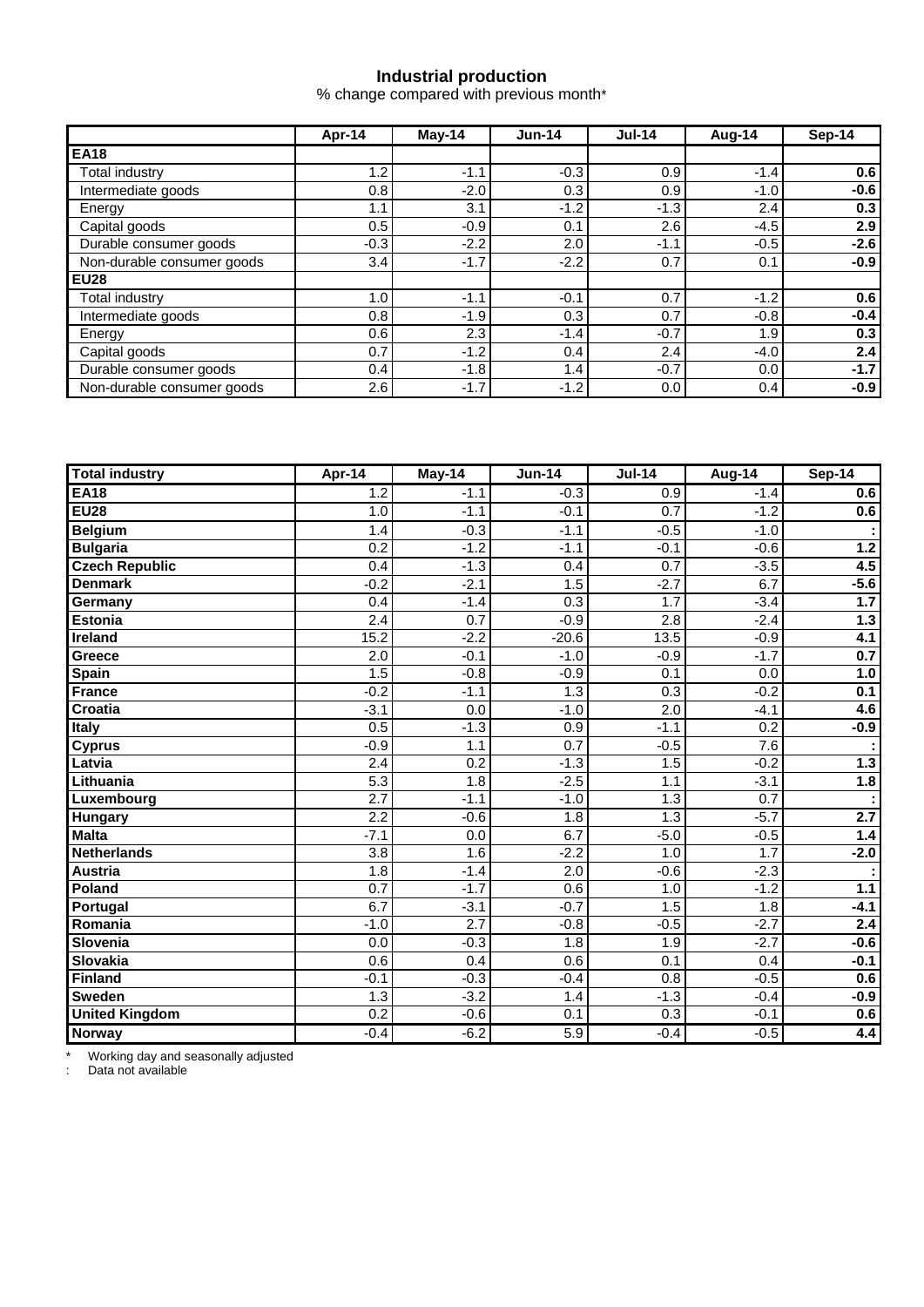### **Industrial production**

% change compared with same month of the previous year\*

|                            | Apr-14 | $May-14$ | $Jun-14$ | $Jul-14$ | Aug-14 | Sep-14 |  |
|----------------------------|--------|----------|----------|----------|--------|--------|--|
| <b>EA18</b>                |        |          |          |          |        |        |  |
| Total industry             | 1.9    | 0.7      | 0.3      | 1.6      | $-0.5$ | 0.6    |  |
| Intermediate goods         | 3.6    | 0.4      | 0.3      | 1.4      | 0.1    | 0.0    |  |
| Energy                     | $-7.9$ | $-3.3$   | $-3.8$   | $-5.0$   | $-2.3$ | $-2.5$ |  |
| Capital goods              | 1.2    | 1.4      | 0.3      | 4.0      | $-2.2$ | 2.0    |  |
| Durable consumer goods     | 0.1    | $-1.4$   | $-1.7$   | $-1.7$   | $-1.8$ | $-3.3$ |  |
| Non-durable consumer goods | 7.0    | 3.2      | $2.4\,$  | 2.6      | 2.8    | 2.0    |  |
| <b>EU28</b>                |        |          |          |          |        |        |  |
| <b>Total industry</b>      | 2.4    | 1.3      | 0.8      | 1.7      | $-0.2$ | 0.6    |  |
| Intermediate goods         | 4.5    | 1.4      | 1.3      | 1.9      | 0.8    | 0.5    |  |
| Energy                     | $-6.6$ | $-2.7$   | $-3.9$   | $-4.8$   | $-2.9$ | $-2.2$ |  |
| Capital goods              | 2.4    | 2.4      | 1.1      | 4.7      | $-1.3$ | 2.1    |  |
| Durable consumer goods     | 2.0    | 1.1      | 0.4      | 0.6      | 1.5    | $-0.7$ |  |
| Non-durable consumer goods | 5.7    | 2.6      | 2.6      | 1.6      | 2.7    | 1.2    |  |

| <b>Total industry</b> | Apr-14           | May-14           | <b>Jun-14</b>    | <b>Jul-14</b>    | Aug-14           | Sep-14           |
|-----------------------|------------------|------------------|------------------|------------------|------------------|------------------|
| <b>EA18</b>           | 1.9              | 0.7              | $\overline{0.3}$ | 1.6              | $-0.5$           | 0.6              |
| <b>EU28</b>           | 2.4              | 1.3              | 0.8              | 1.7              | $-0.2$           | 0.6              |
| <b>Belgium</b>        | 7.5              | $\overline{5.1}$ | $-0.2$           | $-1.3$           | 0.6              |                  |
| <b>Bulgaria</b>       | $\overline{3.7}$ | 5.0              | $\overline{0.9}$ | $-0.3$           | $-2.0$           | $-0.4$           |
| <b>Czech Republic</b> | 8.3              | 4.6              | 5.7              | 5.9              | $-2.8$           | $\overline{5.6}$ |
| <b>Denmark</b>        | 0.3              | $-0.3$           | 2.3              | $-4.9$           | 5.0              | $-2.7$           |
| Germany               | 1.6              | 1.7              | 0.1              | 3.1              | $-2.0$           | 0.1              |
| <b>Estonia</b>        | $\overline{3.9}$ | 2.3              | $\overline{1.2}$ | 2.5              | $\overline{2.7}$ | 3.6              |
| <b>Ireland</b>        | 33.2             | 27.0             | 3.8              | 19.1             | 17.9             | 22.1             |
| Greece                | $-3.4$           | $-0.1$           | $-5.8$           | $-1.4$           | $-6.2$           | $-3.5$           |
| Spain                 | 4.4              | 2.5              | 0.3              | 0.7              | 0.0              | 1.6              |
| <b>France</b>         | $-1.9$           | $-3.9$           | 0.2              | 0.3              | 0.1              | $-0.1$           |
| Croatia               | 0.5              | 1.4              | $-1.7$           | 1.4              | $-4.7$           | 3.8              |
| Italy                 | 1.5              | $-1.7$           | 0.3              | $-1.6$           | $-0.7$           | $-2.9$           |
| <b>Cyprus</b>         | $-4.2$           | 0.4              | 0.6              | $-0.2$           | 1.6              |                  |
| Latvia                | 1.6              | $-0.2$           | $-2.0$           | $-1.5$           | $-0.4$           | $1.3$            |
| Lithuania             | 0.2              | 10.7             | 3.4              | 2.8              | $-4.5$           | $-0.5$           |
| Luxembourg            | 9.1              | 8.9              | $\overline{7.9}$ | 6.8              | 6.8              |                  |
| Hungary               | 9.7              | 10.3             | 11.4             | 12.2             | 2.9              | 5.1              |
| <b>Malta</b>          | $-12.2$          | $-11.3$          | $-0.8$           | $-1.0$           | $-8.2$           | $-7.4$           |
| <b>Netherlands</b>    | $-2.6$           | $-1.8$           | $-1.3$           | 2.1              | 1.3              | $-1.8$           |
| <b>Austria</b>        | 0.7              | $-0.8$           | 2.9              | 1.3              | $-2.1$           |                  |
| Poland                | 5.6              | 2.1              | 1.8              | 2.4              | 0.3              | 1.9              |
| Portugal              | 5.7              | 0.8              | 0.6              | 4.6              | 2.5              | $-1.4$           |
| Romania               | 2.1              | 15.2             | 9.9              | 5.1              | 1.9              | 3.8              |
| Slovenia              | 2.7              | 3.8              | 5.0              | 8.5              | 3.9              | 3.3              |
| <b>Slovakia</b>       | 3.5              | 4.7              | 7.6              | 4.4              | 2.7              | $1.2$            |
| <b>Finland</b>        | $-2.0$           | $-3.5$           | $-3.2$           | $-2.6$           | $-3.4$           | $-1.6$           |
| <b>Sweden</b>         | 0.2              | $-2.2$           | $-0.6$           | $-5.4$           | $-2.0$           | $-4.1$           |
| <b>United Kingdom</b> | $\overline{4.2}$ | $\overline{3.1}$ | $\overline{1.3}$ | $\overline{2.2}$ | 1.8              | 2.1              |
| Norway                | 3.2              | $-4.0$           | 3.1              | $-2.9$           | $\overline{2.4}$ | 7.8              |

\* Working day adjusted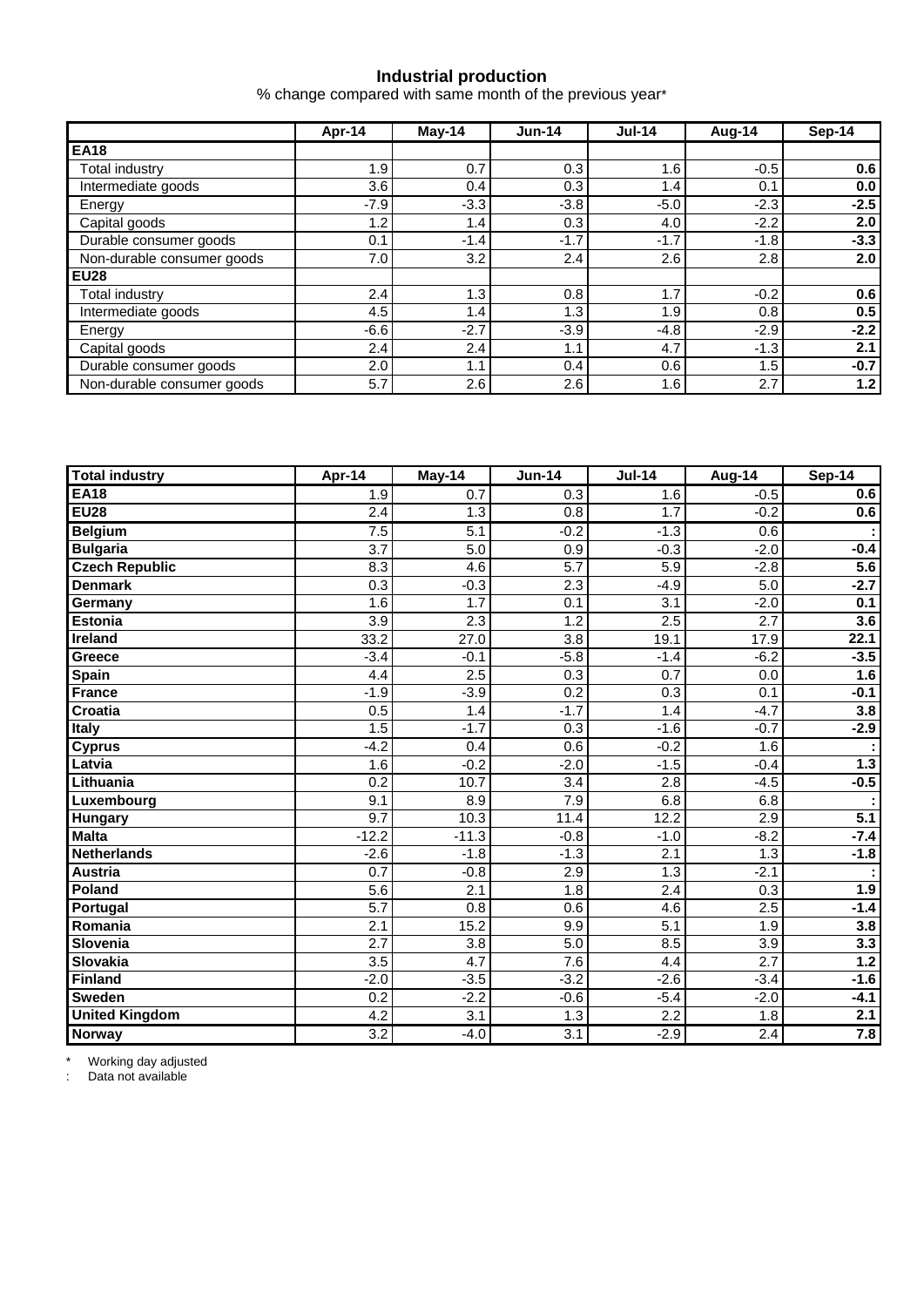#### **Production indices for total industry, working day and seasonally adjusted**  (base year 2010)

|                       | 09/13 | 10/13 | 11/13 | 12/13 | 01/14 | 02/14 | 03/14 | 04/14 | 05/14             | 06/14 | 07/14 | 08/14 | 09/14 |
|-----------------------|-------|-------|-------|-------|-------|-------|-------|-------|-------------------|-------|-------|-------|-------|
| <b>EA18</b>           | 100.6 | 100.1 | 101.5 | 101.1 | 101.2 | 101.2 | 100.8 | 102.0 | 100.9             | 100.5 | 101.4 | 100.0 | 100.6 |
| <b>EU28</b>           | 101.0 | 100.6 | 101.8 | 101.4 | 101.6 | 101.9 | 101.5 | 102.5 | 101.4             | 101.2 | 101.9 | 100.7 | 101.3 |
| Belgium               | 102.0 | 103.5 | 105.0 | 104.5 | 103.8 | 104.0 | 103.4 | 104.8 | 104.5             | 103.4 | 102.8 | 101.7 |       |
| <b>Bulgaria</b>       | 107.5 | 108.1 | 108.0 | 107.8 | 109.8 | 109.7 | 108.1 | 108.3 | 107.1             | 105.8 | 105.7 | 105.1 | 106.4 |
| <b>Czech Republic</b> | 105.3 | 107.2 | 107.4 | 108.2 | 107.8 | 109.5 | 110.0 | 110.5 | 109.0             | 109.5 | 110.3 | 106.5 | 111.2 |
| <b>Denmark</b>        | 104.0 | 106.0 | 102.4 | 100.2 | 101.0 | 101.1 | 103.1 | 102.9 | 100.7             | 102.2 | 99.4  | 106.1 | 100.2 |
| Germany               | 107.2 | 106.3 | 108.3 | 108.2 | 108.3 | 108.3 | 108.1 | 108.5 | 107.0             | 107.3 | 109.1 | 105.4 | 107.2 |
| <b>Estonia</b>        | 124.9 | 125.9 | 125.0 | 119.8 | 124.1 | 122.1 | 124.6 | 127.6 | 128.5             | 127.3 | 130.9 | 127.8 | 129.4 |
| Ireland               | 95.3  | 94.5  | 101.6 | 99.4  | 103.2 | 107.7 | 109.9 | 126.6 | 123.8             | 98.3  | 111.6 | 110.6 | 115.1 |
| Greece                | 88.6  | 87.8  | 85.1  | 89.4  | 87.9  | 88.8  | 86.3  | 88.1  | 88.0              | 87.2  | 86.4  | 84.9  | 85.5  |
| Spain                 | 90.4  | 89.9  | 90.7  | 90.8  | 90.9  | 91.5  | 91.0  | 92.4  | 91.6              | 90.8  | 90.9  | 90.9  | 91.7  |
| <b>France</b>         | 98.2  | 98.0  | 99.3  | 98.7  | 98.3  | 98.4  | 98.0  | 97.8  | 96.7              | 98.0  | 98.3  | 98.1  | 98.2  |
| Croatia               | 89.1  | 90.5  | 93.4  | 90.9  | 95.8  | 93.0  | 94.3  | 91.4  | 91.4              | 90.5  | 92.3  | 88.5  | 92.6  |
| <b>Italy</b>          | 91.9  | 92.1  | 92.2  | 91.4  | 92.3  | 91.8  | 91.3  | 91.8  | 90.6              | 91.4  | 90.4  | 90.6  | 89.8  |
| <b>Cyprus</b>         | 70.9  | 71.2  | 69.0  | 71.0  | 71.0  | 72.1  | 72.8  | 72.1  | 73.0              | 73.5  | 73.1  | 78.6  |       |
| Latvia                | 114.4 | 115.1 | 114.7 | 113.2 | 109.9 | 111.2 | 111.5 | 114.1 | 114.3             | 112.9 | 114.5 | 114.3 | 115.7 |
| Lithuania             | 113.8 | 120.5 | 114.5 | 112.9 | 110.0 | 112.5 | 108.6 | 114.4 | 116.5             | 113.6 | 114.8 | 111.2 | 113.2 |
| Luxembourg            | 95.8  | 96.2  | 97.9  | 102.7 | 97.2  | 100.5 | 98.3  | 100.9 | 99.9              | 98.8  | 100.1 | 100.8 |       |
| Hungary               | 107.8 | 107.6 | 108.1 | 106.4 | 109.8 | 111.2 | 111.8 | 114.3 | 113.6             | 115.6 | 117.1 | 110.4 | 113.4 |
| <b>Malta</b>          | 100.9 | 94.3  | 97.2  | 95.3  | 92.0  | 96.1  | 98.2  | 91.2  | 91.2              | 97.3  | 92.4  | 92.0  | 93.2  |
| <b>Netherlands</b>    | 99.6  | 96.7  | 100.0 | 97.8  | 96.0  | 94.8  | 93.8  | 97.4  | 99.0              | 96.8  | 97.8  | 99.5  | 97.5  |
| Austria               | 107.9 | 107.8 | 107.4 | 108.4 | 111.4 | 109.9 | 107.0 | 108.9 | 107.4             | 109.5 | 108.8 | 106.3 |       |
| Poland                | 112.3 | 113.0 | 114.7 | 111.8 | 114.5 | 113.4 | 113.9 | 114.7 | 112.8             | 113.5 | 114.6 | 113.2 | 114.4 |
| Portugal              | 94.6  | 94.3  | 96.1  | 94.8  | 95.3  | 94.9  | 90.9  | 97.0  | 94.0              | 93.3  | 94.7  | 96.4  | 92.4  |
| Romania               | 121.2 | 124.4 | 123.5 | 122.7 | 126.6 | 125.6 | 127.1 | 125.8 | 129.2             | 128.2 | 127.5 | 124.1 | 127.1 |
| Slovenia              | 98.7  | 99.3  | 99.1  | 101.8 | 100.8 | 100.3 | 102.5 | 102.5 | 102.2             | 104.0 | 106.0 | 103.1 | 102.5 |
| Slovakia              | 121.2 | 121.3 | 123.0 | 121.4 | 122.7 | 123.4 | 123.1 | 123.8 | 124.3             | 125.0 | 125.1 | 125.6 | 125.5 |
| <b>Finland</b>        | 95.3  | 95.6  | 95.7  | 95.5  | 92.4  | 92.5  | 93.4  | 93.3  | 93.0              | 92.6  | 93.3  | 92.8  | 93.4  |
| Sweden                | 95.7  | 93.0  | 97.5  | 96.6  | 96.1  | 97.4  | 95.0  | 96.2  | 93.1              | 94.4  | 93.2  | 92.8  | 92.0  |
| <b>United Kingdom</b> | 97.5  | 97.2  | 97.1  | 97.6  | 97.3  | 98.7  | 98.6  | 98.7  | 98.2              | 98.2  | 98.5  | 98.3  | 98.9  |
| Norway                | 93.2  | 91.7  | 93.2  | 93.9  | 95.0  | 95.7  | 97.6  | 97.2  | $\overline{91.2}$ | 96.6  | 96.2  | 95.7  | 99.9  |